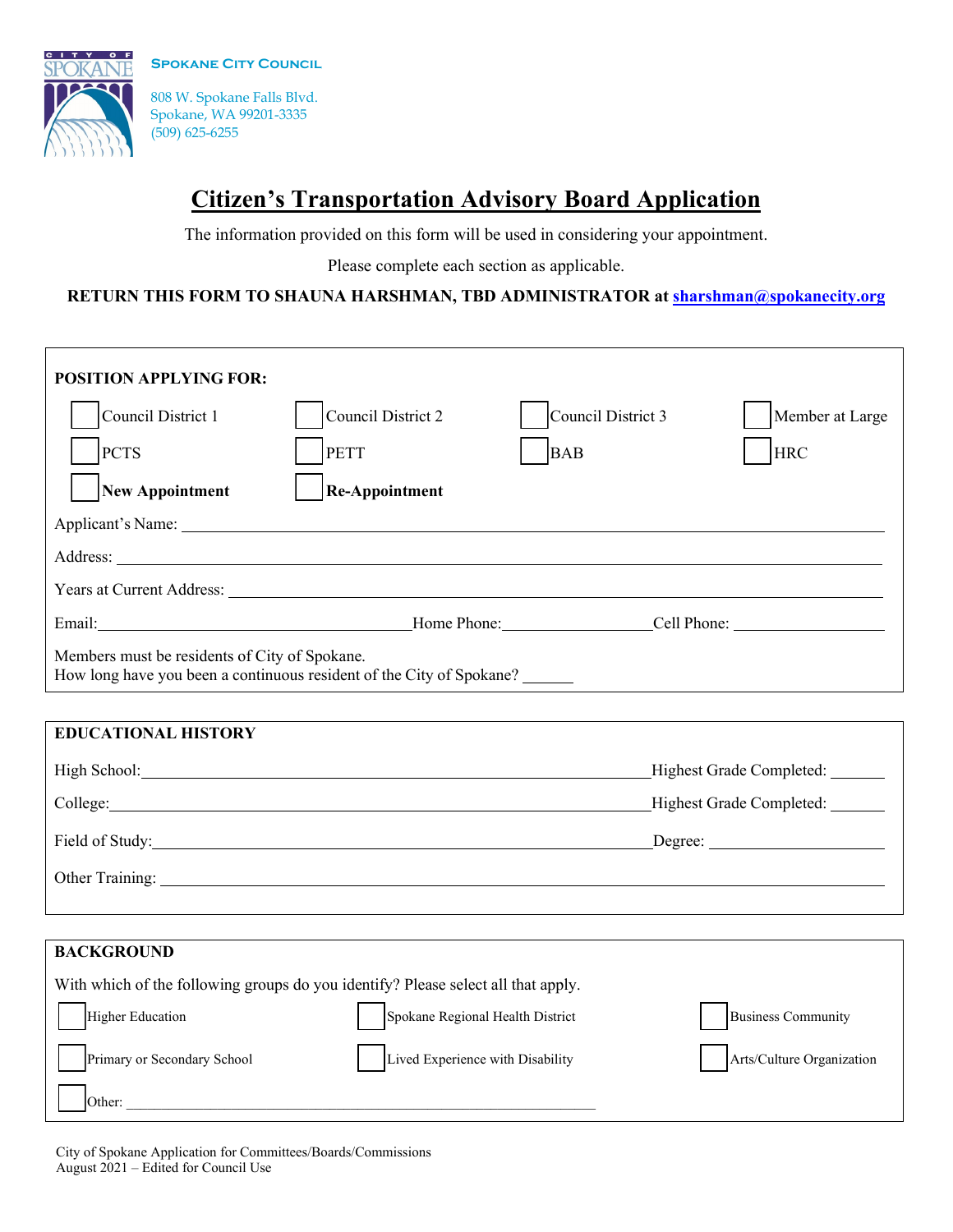**SPOKANE CITY COUNCIL** 



808 W. Spokane Falls Blvd. Spokane, WA 99201-3335 (509) 625-6255

| EMPLOYMENT, CIVIC AND GOVERNMENT EXPERIENCE                                                                                                                                                                                                                                                                                                                                                        |                                                                                                                                                                                                                                |  |  |  |
|----------------------------------------------------------------------------------------------------------------------------------------------------------------------------------------------------------------------------------------------------------------------------------------------------------------------------------------------------------------------------------------------------|--------------------------------------------------------------------------------------------------------------------------------------------------------------------------------------------------------------------------------|--|--|--|
| Present or Last Employer or Volunteer placement: Position: Position: Dates: Dates:                                                                                                                                                                                                                                                                                                                 |                                                                                                                                                                                                                                |  |  |  |
|                                                                                                                                                                                                                                                                                                                                                                                                    | Address: Phone: Phone: Phone: Phone: Phone: Phone: Phone: Phone: Phone: Phone: Phone: Phone: Phone: Phone: Phone: Phone: Phone: Phone: Phone: Phone: Phone: Phone: Phone: Phone: Phone: Phone: Phone: Phone: Phone: Phone: Pho |  |  |  |
| Previous: Dates: Dates: Dates: Dates: Dates: Dates: Dates: Dates: Dates: Dates: Dates: Dates: Dates: Dates: Dates: Dates: Dates: Dates: Dates: Dates: Dates: Dates: Dates: Dates: Dates: Dates: Dates: Dates: Dates: Dates: Da                                                                                                                                                                     |                                                                                                                                                                                                                                |  |  |  |
| Address: Phone: Phone: Phone: Phone: Phone: Phone: Phone: Phone: Phone: Phone: Phone: Phone: Phone: Phone: Phone: Phone: Phone: Phone: Phone: Phone: Phone: Phone: Phone: Phone: Phone: Phone: Phone: Phone: Phone: Phone: Pho                                                                                                                                                                     |                                                                                                                                                                                                                                |  |  |  |
| List any community, civic, trade or professional organizations in which you have been active:                                                                                                                                                                                                                                                                                                      |                                                                                                                                                                                                                                |  |  |  |
|                                                                                                                                                                                                                                                                                                                                                                                                    |                                                                                                                                                                                                                                |  |  |  |
|                                                                                                                                                                                                                                                                                                                                                                                                    |                                                                                                                                                                                                                                |  |  |  |
|                                                                                                                                                                                                                                                                                                                                                                                                    |                                                                                                                                                                                                                                |  |  |  |
| Have you ever been elected or appointed to any public office, board or commission in Washington State? If so, please list:<br>Office/Board: Dates: Dates: Dates: Dates: Dates: Dates: Dates: Dates: Dates: Dates: Dates: Dates: Dates: Dates: Dates: Dates: Dates: Dates: Dates: Dates: Dates: Dates: Dates: Dates: Dates: Dates: Dates: Dates: Dates: Dates<br>Office/Board: Dates: Dates: Dates: |                                                                                                                                                                                                                                |  |  |  |
| Office/Board: Dates: Dates: Dates:                                                                                                                                                                                                                                                                                                                                                                 |                                                                                                                                                                                                                                |  |  |  |
| Have you ever been employed by or held a position or office with any federal, foreign, state or local governmental entity or<br>agency? If so, please list:<br>Agency: Dates: Dates: Dates:<br>Agency: Dates: Dates: Dates:                                                                                                                                                                        |                                                                                                                                                                                                                                |  |  |  |
| Agency: Dates: Dates: Dates:                                                                                                                                                                                                                                                                                                                                                                       |                                                                                                                                                                                                                                |  |  |  |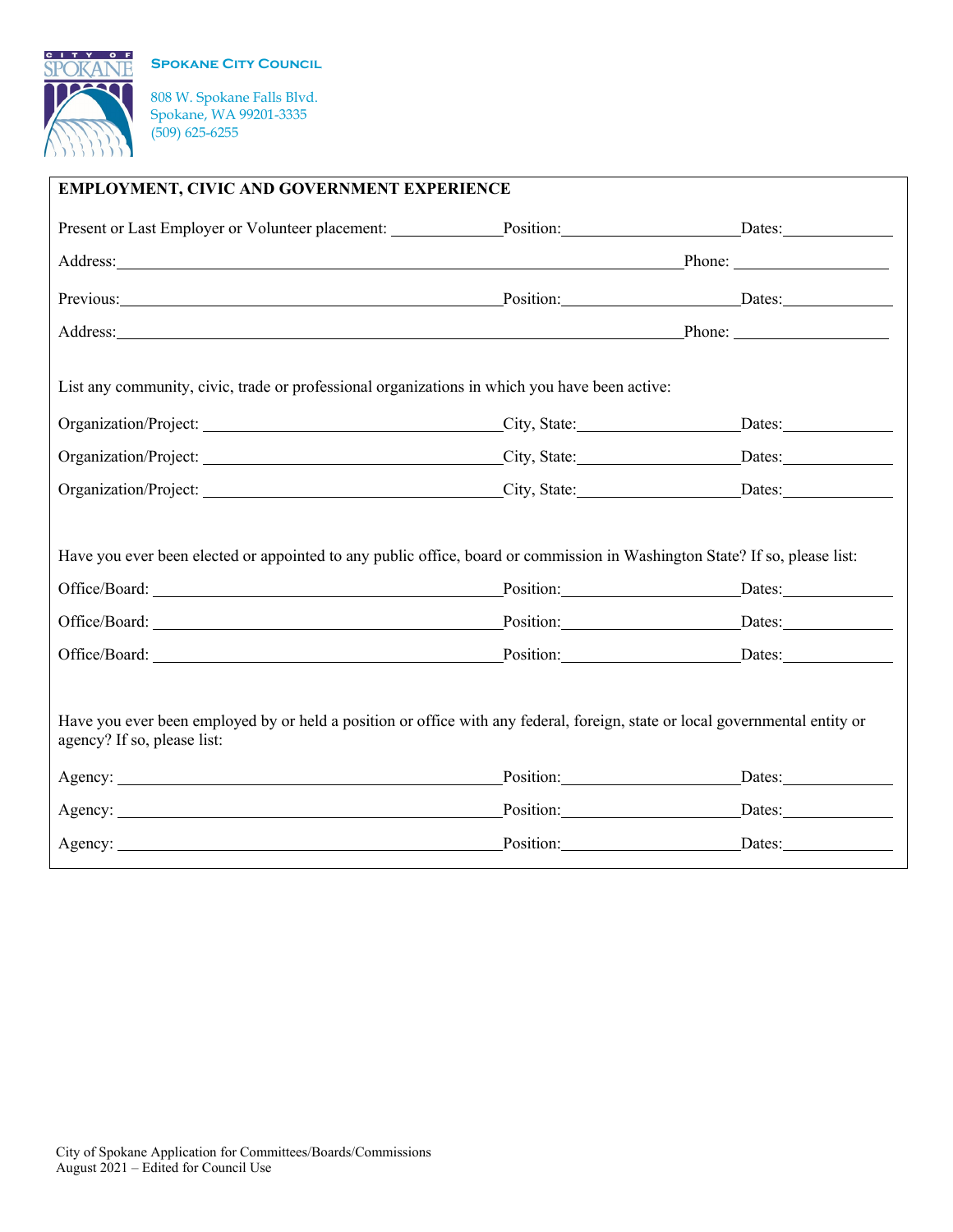



808 W. Spokane Falls Blvd. Spokane, WA 99201-3335 (509) 625-6255

**SUPPLEMENTAL INFORMATION Please include additional attachments as needed.**

Why are you interested in serving?

What is the role of the CTAB?

What do you think the TBD and the CTAB can do for Spokane?

Each member of the CTAB will bring a variety of qualities, experience, and interest to the Board. What experience or qualities will you bring to the CTAB?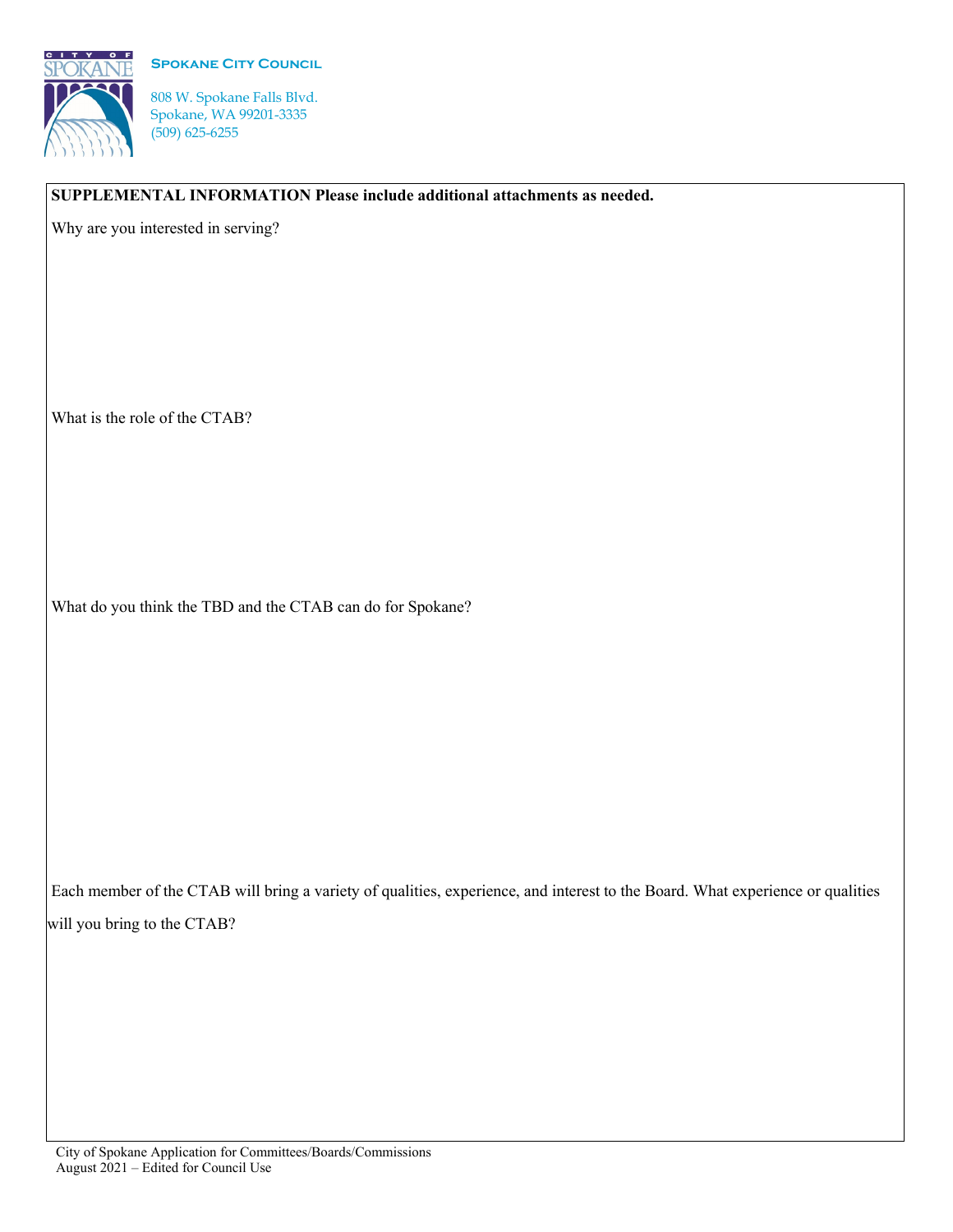

 $C + T$ 



## **UNDERSTANDING OF APPLICATION**

I, , certify that I have read and understand all questions and statements contained in this application, further, that all statements I have made herein are true and correct to the best of my knowledge and belief.

I understand that if selected for a position to serve on a Committee, Board, or Commission, that I will be required to attend a majority of the meetings held.

I understand that if selected for a position to serve, that I will be subject to the City's Code of Ethics set forth in Chapter 1.04 of the Spokane Municipal Code.

I understand that applications are subject to the Washington State Public Records Act, which provides an exemption from public inspection and copying of certain personal information as set forth in the Act.

I understand this application authorizes a reference check and hereby authorize any individual, company, or institution with whom I have been associated to furnish the City of Spokane any pertinent information concerning my employability which they may have on record or otherwise. I do hereby release the individual, company, or institution and all individuals connected therewith from all liability for any damages whatsoever incurred in furnishing such information.

NOTE: Information contrary to State laws against discrimination is not sought or utilized.

SIGNATURE OF APPLICANT: DATE:

**PLEASE RETURN THIS FORM TO SHAUNA HARSHMAN at sharshman@spokanecity.org**